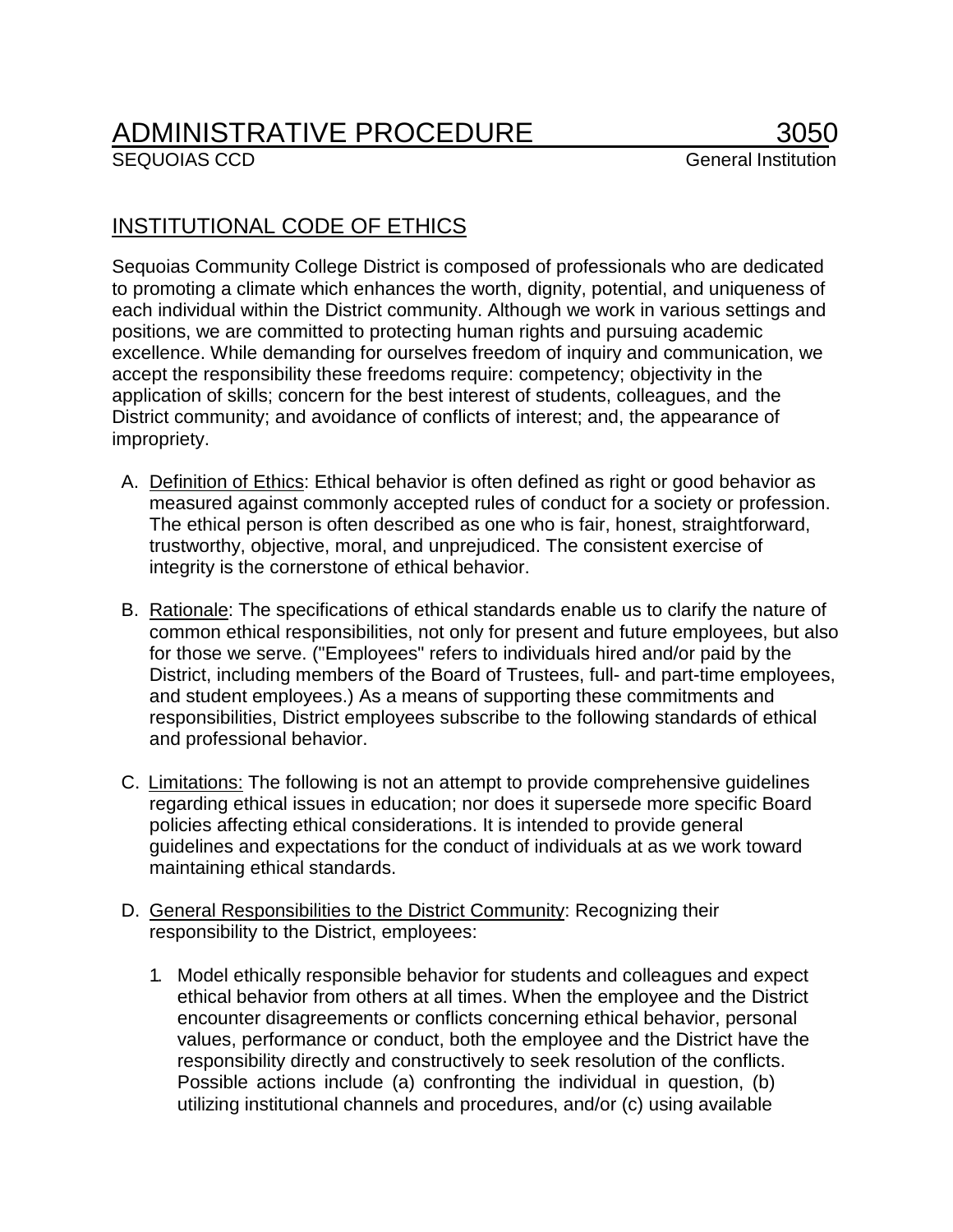mechanisms of professional associations.

- 2. Have responsibilities to the District and to individuals they serve. Therefore, employees support the philosophy and mission of the District.
- 3. Address issues and work with people without prejudice and, therefore, do not discriminate unjustly against or in favor of any student or employee.
- 4. Avoid relationships that seek to meet an employee's personal needs at the expense of a student or a person under their supervision. They avoid conflicts of interest which may result from dual relationships, such as those of a sexual nature.
- 5. Recognize that personal problems and conflicts may interfere with employee effectiveness. Accordingly, employees monitor their personal and professional effectiveness and seek assistance when needed (e.g., psychological, medical, legal).
- 6. Ensure that accurate representation of District goals, services, programs, and policies are made to the public, students, and colleagues.
- 7. Avoid conflicts of interest between their contractual obligations to the District and private business or personal commitments (e.g., not soliciting clients or selling services or products during the course of their regular work at the District and refusing remuneration for services rendered to persons for whom they perform the same services as an employee of the District.
- 8. Avoid forcing personal values, beliefs, and behaviors on others.
- 9. Recognize that the shift to an information society gives employees access to increasing amounts of data, much of it automated. Employees exercise the privilege of using such data with care and integrity, and actively guard the privacy of individuals.
- 10. Engaged in research are knowledgeable and skilled in research techniques, use sound and defensible methodologies, conduct and report investigations in a manner that minimizes the possibility that results will be misleading, inaccurate, and/or deceptively incomplete.
- 11. Adhere to copyright law and established guidelines which seek an appropriate balance between the proprietary rights of copyright owners and the instructional needs of educational institutions.
- E. Responsibility to the Profession: Recognizing a responsibility to their professions, employees:
	- 1. Contribute to the development of their respective professions through sharing skills and ideas, serving professional organizations, and serving to mentors to emerging professionals.
	- 2. Maintain and enhance individual professional effectiveness and competence through continuing education to improve skills and acquire new knowledge, and they assure the same opportunity for persons under their supervision.
	- 3. Accurately represent their experience and credentials, competencies and limitations to all concerned, and are responsible for correcting any misrepresentations of their qualifications by others.